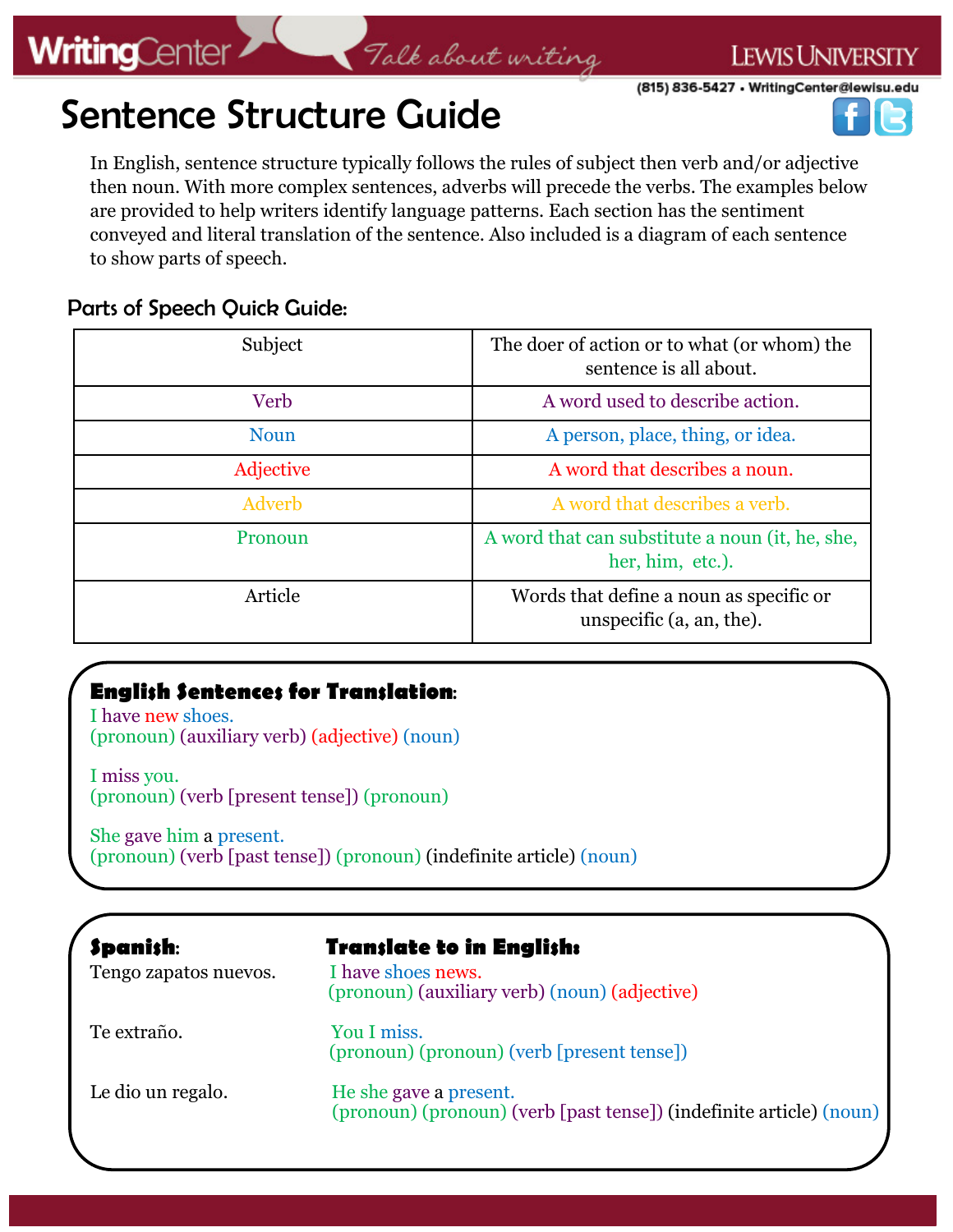# WritingCenter 7 Talk about uniting

(815) 836-5427 • WritingCenter@lewisu.edu

LEWIS UNIVERSITY



| <b>Polish:</b><br>Mam nowe buty. | <b>Translates to in English:</b><br>Have new shoes. (I is implied)<br>(verb [present tense]) (adjective) (noun) |
|----------------------------------|-----------------------------------------------------------------------------------------------------------------|
| Tęsknię za Tobą.                 | Miss for you. (I is implied)<br>(verb [present tense]) (conjunction) (pronoun)                                  |
| Dała mi prezent.                 | Gave me present. (She is implied due to feminine tense)<br>(verb [past tense]) (pronoun) (noun)                 |

| <b>Arabic:</b>  | <b>Translates to in English:</b>                                          |
|-----------------|---------------------------------------------------------------------------|
| لدى حذاء جديد   | I have shoes news.<br>(pronoun) (verb [present tense]) (noun) (adjective) |
|                 | I miss you.                                                               |
| اشتقت لك        | (pronoun) (verb [past tense]) (pronoun)                                   |
|                 | She gave him present.                                                     |
| هي اعطته هدية . | (pronoun) (verb [present tense]) (pronoun) (noun)                         |

| <b>French:</b>                                      | <b>Translates to in English:</b>                                                            |
|-----------------------------------------------------|---------------------------------------------------------------------------------------------|
| J'ai des nouveaux chaussures I have some new shoes. | (pronoun) (verb [present tense]) (determiner) (adjective) (noun)                            |
| Tu me manques                                       | You miss me.<br>(pronoun) (verb [present tense]) (pronoun)                                  |
| Elle lui a donné un cadeau                          | She him gave a gift.<br>(pronoun) (pronoun) (verb [past tense]) (indefinite article) (noun) |
|                                                     |                                                                                             |